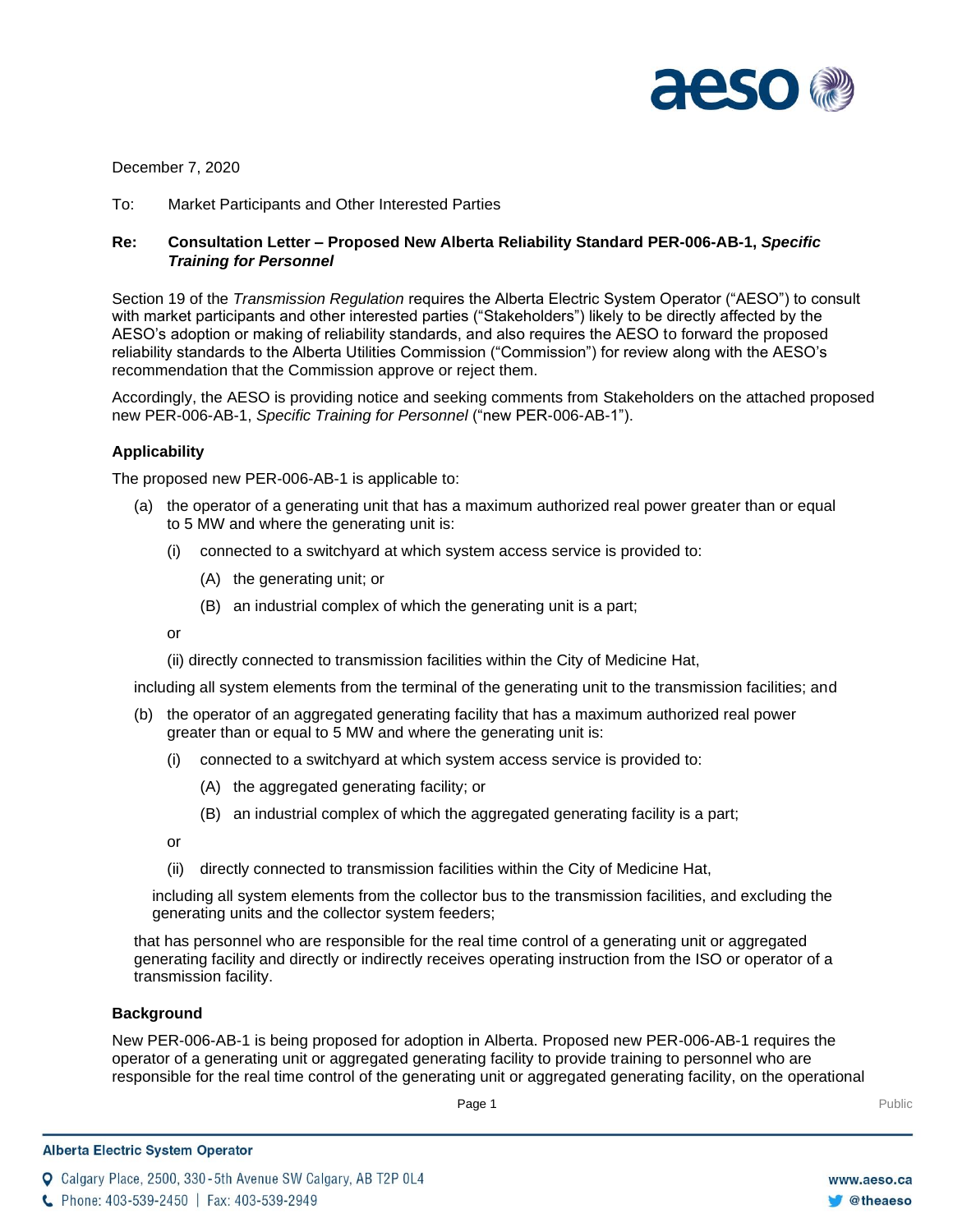

functionality of protection systems and remedial action schemes that affect the output of the generating unit or aggregated generating facility.

The adoption of proposed new PER-006-AB-1 is important for maintaining the reliable operation of the interconnected electric system. The training of operating personnel on the protection systems that can affect the output of their machines can help expedite the restoration of a generating unit or aggregated generating facility to service or possibly help mitigate the loss of a machine during certain operating conditions.

The previous versions of reliability standards PRC-001-AB1-1, *Protection System Coordination* and PRC-001-AB2-1, *Protection System Coordination* contained a similar requirement. However, during the development of reliability standard PRC-001-AB3-1.3(ii), *Protection System Coordination* the AESO chose not to adopt this requirement for application in Alberta due to the requirement's ambiguous language. In Project 2007-06, the North American Electric Reliability Corporation ("NERC") retired reliability standard PRC-001, *Protection System Coordination*, and has revised the language of this requirement to make it more succinct and practical, adding the requirement into a new NERC reliability standard PER-006-1, *Specific Training for Personnel* ("NERC PER-006-1").

### **Summary of Proposed Changes**

During the development of proposed new PER-006-AB-1, the AESO determined that an Alberta variance was required in order to ensure that NERC PER-006-1 is capable of being applied in Alberta and does not require a material change in the framework for the market for electric energy. A summary of this Alberta variance is as follows:

Alberta variance:

- The AESO is applying proposed new PER-006-AB-1 to all generating units and aggregated generating facilities with a maximum real power greater than or equal to 5 MW and are directly connected to the transmission system rather than to only those that are part of the bulk electric system for the following reasons:
	- $\circ$  there are non-bulk electric system generating units that are important for maintaining the reliable operation of the interconnected electric system; and
	- $\circ$  the requirement for an operator to be familiar with the identified protection systems and remedial action schemes can be helpful in the dependable operation of the generating units and aggregated generating facilities and in the restoration of these facilities following the operation of a protection system or remedial action scheme.

In addition, the AESO made amendments to ensure consistent use of defined terms as included in the AESO's *[Consolidated Authoritative Document Glossary](http://www.aeso.ca/rulesprocedures/20550.html)* ("CADG"). Administrative changes, such as formatting and grammatical corrections, have also been made in the proposed new PER-006-AB-1.

#### **Defined Terms**

When reviewing the attached proposed new PER-006-AB-1 Stakeholders should note that all defined terms appear **bolded**. Stakeholders are encouraged to refer to the AESO's CADG when reviewing proposed reliability standards to ensure they have an accurate understanding of those defined terms.

#### **Implementation of Alberta reliability standards**

In accordance with Section 19 of the *Transmission Regulation*, the reliability standards that apply in Alberta are those of the Electric Reliability Organization ("ERO") or any other reliability standards, to the extent that such reliability standards are adopted by the AESO after consultation with Stakeholders and after receipt of Commission approval. The NERC was certified as the ERO for the United States by the Federal Energy Regulatory Commission under the US *Energy Policy Act* of 2005. Further, the NERC was recognized as the ERO by the Minister of Energy in Alberta.